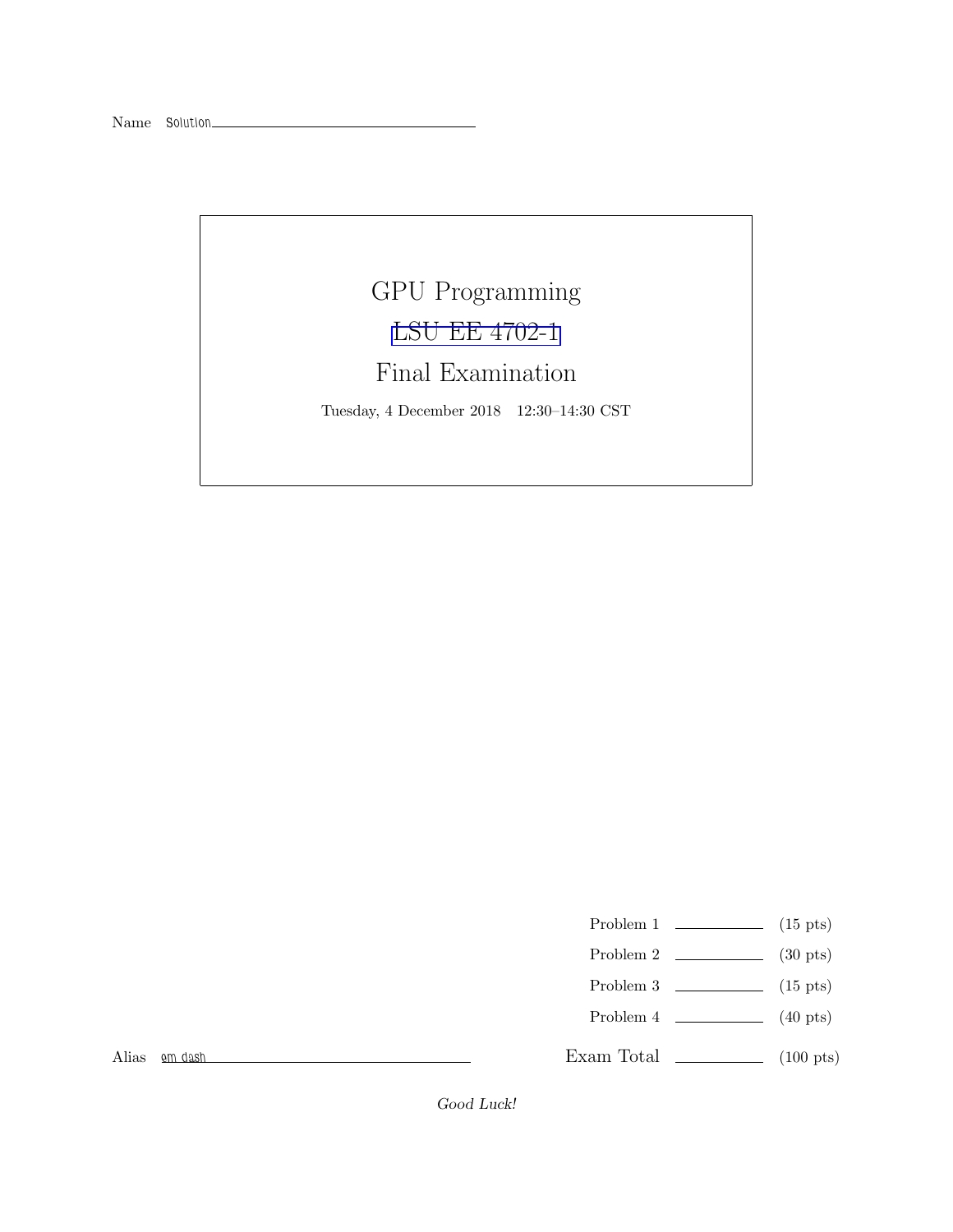Problem 1: [15 pts] Appearing below is a geometric figure.



(*a*) Complete the individual-triangle rendering pass below so that it renders the figure with all triangles facing in the positive z direction and without overlapping triangles. Use the provided abbreviation glV. *Note: The part about facing the* +z *direction was not in the original exam.*

 $\overrightarrow{\mathcal{A}}$  Complete code to render shape using individual triangles.

```
#define glV glVertex3f
glBegin(GL_TRIANGLES);
glV(2,1,3); glV(2,4,3); glV(1,2,3); // SOLUTION
g1V(6,4,3); g1V(4,5,3); g1V(2,4,3);g1V(2,1,3); g1V(6,4,3); g1V(2,4,3);g1V(2,1,3); g1V(6,1,3); g1V(6,4,3);glEnd();
```
(*b*) Complete the triangle-strip rendering pass below so that it renders the figure.

 $\triangledown$  Complete code to render shape using a triangle strip.

```
#define glV glVertex3f
glBegin(GL_TRIANGLE_STRIP);
g1V(2,1,3); g1V(1,2,3); // SOLUTIONglV(6,1,3); glV(2,4,3);
glV(6,4,3); glV(4,5,3);
```
glEnd();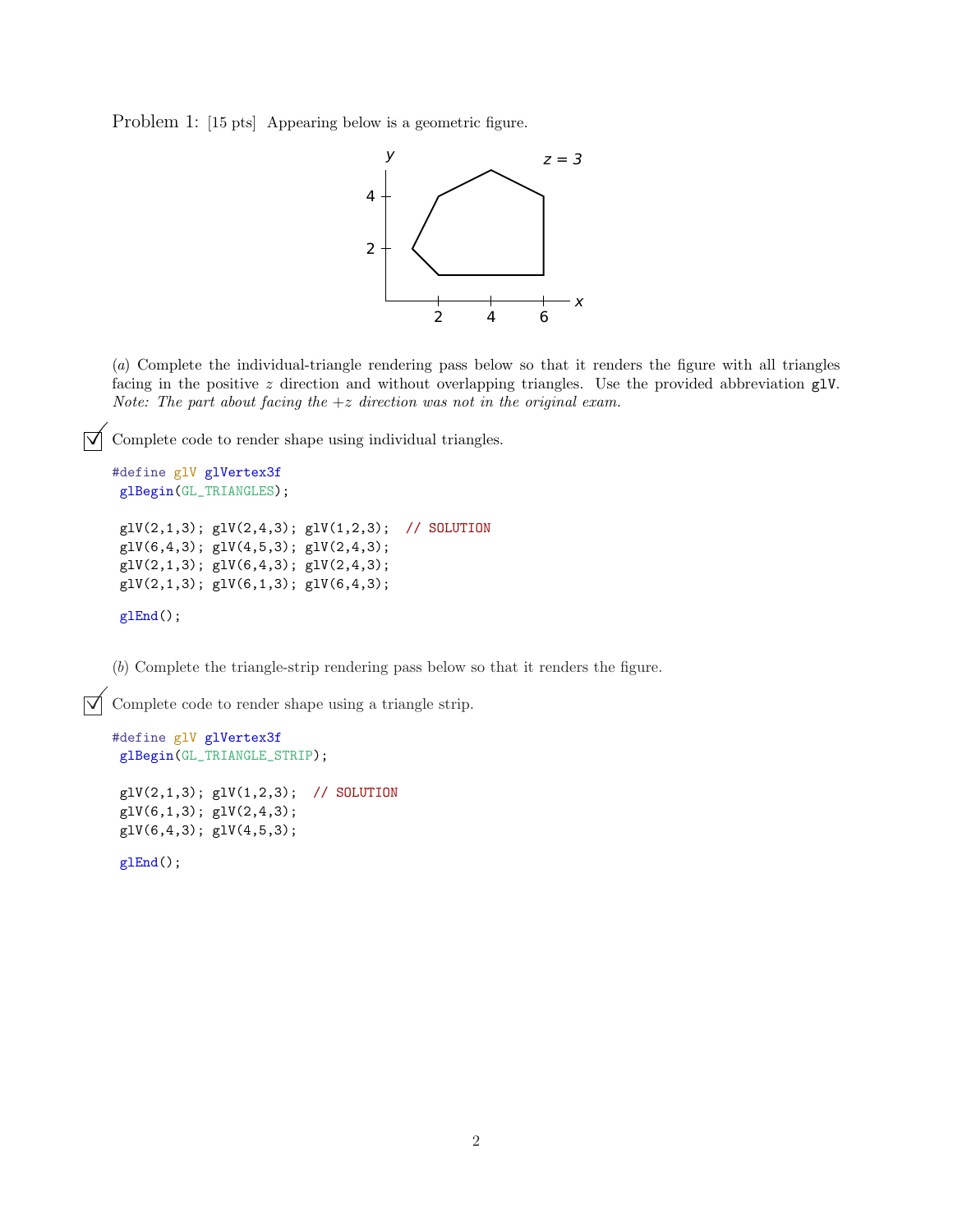Problem 2: [30 pts] Appearing below is shortened host and shader code based on Homework 3, in which text was drawn on the triangular spiral. One drawback of this code is that it uses old-fashioned, deprecated, inefficient glVertex calls. On the following pages are routines that will implement a more efficient version of this code in which data such as ctr are placed in buffer objects and a rendering pass is performed for the entire chain, not just one triangular spiral.

```
for ( int i=2; i<chain_length; i++ ) { // Host Code
      pCoor p0 = balls[i-2].position, p1 = balls[i-1].position, p2 = balls[i].position;
      pCoor ctr = (p0+p1+p2)/3; // Compute location of triangle center.
      // --- CODE REMOVED FOR BREVITY ---
      pCoor pprev = ctr;
      float delta_a = 0.6 / opt_n_segs;
      if (opt\_shader == SO_HW03) {
           glBegin(GL_TRIANGLE_STRIP); // Render spiral using 1 triangle strip.
           for ( int j=0; j<opt_n_segs; j++ ) {
               pVect v = va[j\text{\textdegree}3]; // Vector from center to fold.
               pCoor p = \text{ctr} + j * \text{delta}_a * v; // Coordinate of fold.
               pNorm n = cross( p - pprev, vz ); // Normal of segment.
               float text_x = total_length\_compute(j,delta_a,distv) * tax_scale;glNormal3fv(n);
               glTexCoord2f(tex_x,0); glVertex3fv(p + vz);
               glTexCoord2f(tex_x,1); glVertex3fv(p - vz);
               pprev = p;
             }
           glEnd();
        } }
void vs_main_hw03() { // Vertex Shader Code
  gl_Position \Leftarrow \bigcirc = gl_ModelViewProjectionMatrix \Leftarrow \bigcup * gl_Vertex \Leftarrow \big|;
  vertex_e = gl_ModelViewMatrix \Leftarrow U * gl_Vertex \Leftarrow I;
  normal_e = normalize(gl_NormalMatrix \leftarrow \mathbf{U} * \text{gl}_sNormal \leftarrow \mathbf{I});
  text_{cov} = g1_MultifexCoord. xy \leftarrow |;
```
(a) But first let c denote the value of chain\_length and n denote the value of  $opt_n$  segs. Determine the amount of data, in bytes, sent from the CPU to the GPU for the code shown above. (Do not consider uniforms and other hidden code.)

 $\forall$  Amount of data sent from CPU to GPU in terms of c and n, in bytes.

The amount of data sent is  $|(c-2)n(3+2(2+3))4\,\mathrm{B}$  , where the 3+ term gives the number of floats sent by g1Norma13fv, and the  $2(2+3)$  term gives the number of floats sent by the calls to glTexCoord2f and glVertex3fv, the 4 B factor accounts for the size of a float, and  $(c - 2)n$  is the number of executions of the inner loop body.

(*b*) In the vertex shader above, label variables with the appropriate letter as requested below.

```
\vec{\triangledown} Label uniform variables with a U, \vec{\triangledown} shader input variables with an I, and \vec{\triangledown} fixed-function shader
     outputs with an O.
```
Solution appears above, look for  $\Leftarrow$  These.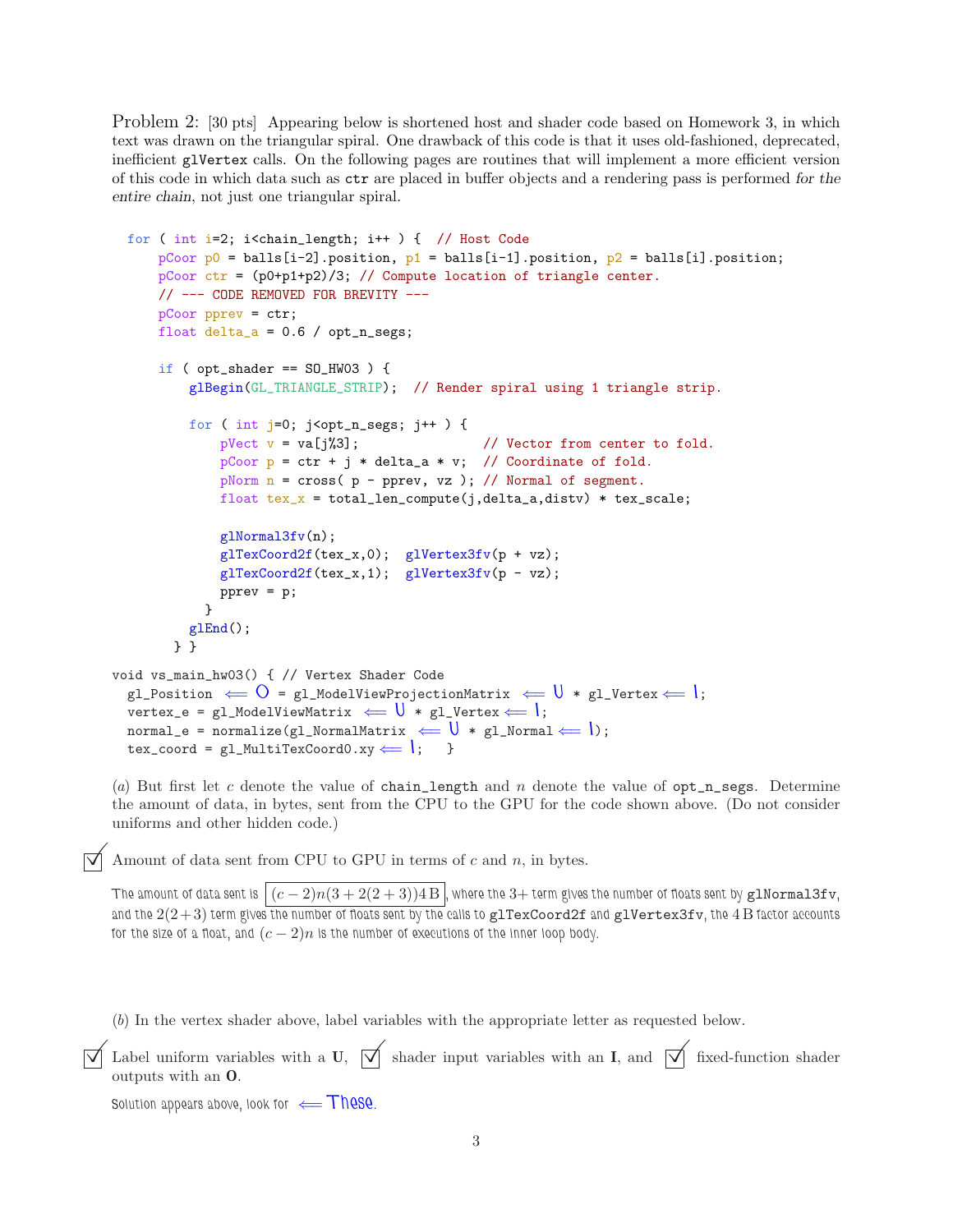Problem 2, continued: Appearing below is the improved triangular spiral host code and shaders. The host code prepares four buffer objects and then starts an instanced rendering pass with line strips as the input primitive. The rendering pass uses a vertex shader and a geometry shader to complete the primitives. (The fragment shader is not a part of this problem.) The only inputs to the vertex shader are the vertex and instance IDs, which should be used to retrieve or compute information about the spiral segments.

```
// Host Code -- DO NOT MAKE OR ASSUME MODIFICATIONS TO THIS CODE.
     for ( int i=2; i<chain_length; i++ ) {
         // Put ball structures and coordinates into convenient variables.
         pCoor p0 = balls[i-2].position, p1 = balls[i-1].position, p2 = balls[i].position;
         pCoor ctr = (p0+p1+p2)/3; ctr_a.push_back(ctr);
         // -- CODE PREPARING va_a, vz_a, and distv_a NOT SHOWN --
       }
     glUniform1i(5, opt_n_segs);
     TO_BUFFER_OBJECT(ctr_a,1); TO_BUFFER_OBJECT(va_a,2);
     TO_BUFFER_OBJECT(distv_a,3); TO_BUFFER_OBJECT(vz_a,4);
      glBindBuffer(GL_ARRAY_BUFFER,0);
     glDrawArraysInstanced(GL_LINE_STRIP, 0, opt_n_segs, ctr_a.size() );
```
(*c*) Modify the vertex and geometry shaders on the following pages to efficiently render the triangle spirals, make any needed changes to the interface blocks, but **do not modify** or assume modifications to the host code (above). For your convenience each shader contains a copy of the host code. Cross out or modify that code as needed. Use the handy abbreviations at the top of the page.

## Update the interface blocks as needed.

```
#ifdef _VERTEX_SHADER_
out Data { // Out of Vertex Shader to Geometry Shader
int ins_id, vtx_id;
//  Add any needed declarations here.
// SOLUTION
vec4 p_e[2], p_e[2]; // Send pre-computed eye- and clip-space coords.
float tex_x; // Position of texture at fold.
};
#endif
#ifdef _GEOMETRY_SHADER_
in Data { // In to Geometry Shader from Vertex Shader
int ins_id, vtx_id;
//  Add any needed declarations here.
// SOLUTION
vec4 p_e[2], p_c[2]; // Send pre-computed eye- and clip-space coords.
float tex_x; // Position of texture at fold.
} In[2];
// Out of Geometry Shader to Fragment Shader -- No changes needed
out Data { vec3 normal_e; vec4 vertex_e; vec2 tex_coord; };
#endif
```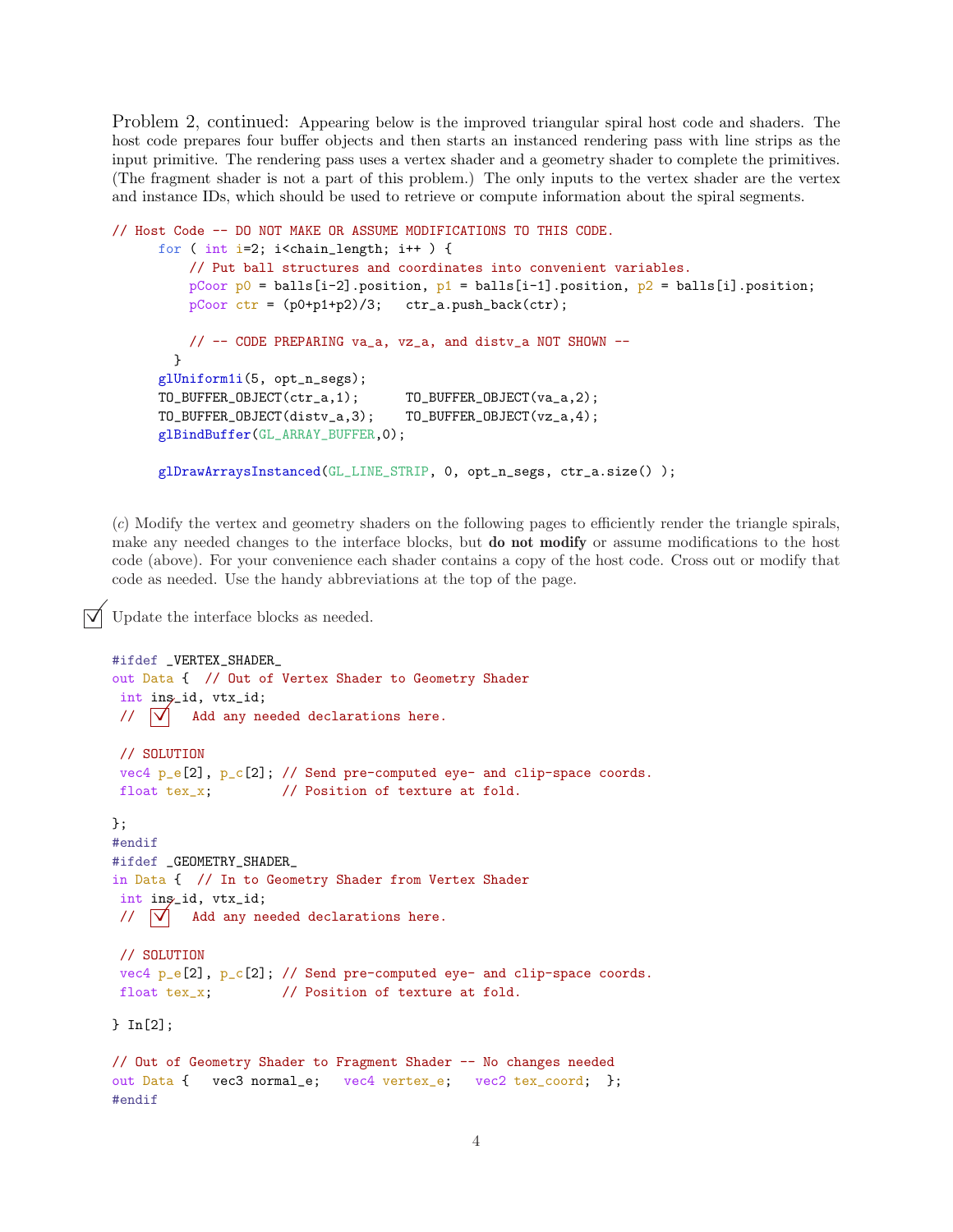Problem 2, continued: Vertex shader code on this page.

```
\vec{\triangledown} Cross out unneeded code. \vec{\triangledown} Cross out data type for shader outputs. \vec{\triangledown} Avoid redundant computation.
\vec{\triangledown} Update the interface blocks as needed.
    const mat4 mv = g1_ModelViewMatrix, mvp = g1_ModelViewProjectionMatrix;
    const mat3 nm = gl_NormalMatrix;
    void vs_main_lines() { // Vertex Shader Main Routine
      int ins_id = gl\_InstanceID, vtx_id = gl\_VertexID;
      int j = g1 Vertex ID;
      float delta_a = 0.6 / opt_n_segs;
      vec4 disty = disty_a[ins_id];
      vec3 vz = vz_a[ins_id].xyz;float tex_e scale = 0.2;
      // SOLUTION
      vec3 v = va_a[ins_id][j%3].xyz;
      vec3 p = ctr_a[ins_id].xyz + j * delta_a * v;for ( int i=0; i<2; i++ ) // Compute +vz and -vz coords.
        {
          vec4 po = vec4 ( p + ( i == 0 ? vz : -vz ), 1 );
          p_e[i] = mv * po;p_c[i] = mvp * po;}
      tex_x = total_len_compute(j,delta_a,distv) * tex_scale;
    }
```
Solution appears above. The vertex shader is computing the eye- and clip-space coordinates, saving the geometry shader the need to do so. Note that because the geometry shader primitive is a line strip, each vertex is used for two primitives. So, by doing coordinate space conversions in the vertex shader rather than the geometry shader cuts in half the number of coordinate space conversions needed. Whether this improves performance is a more complex question. However a requirement for this problem was to avoid redundant computation.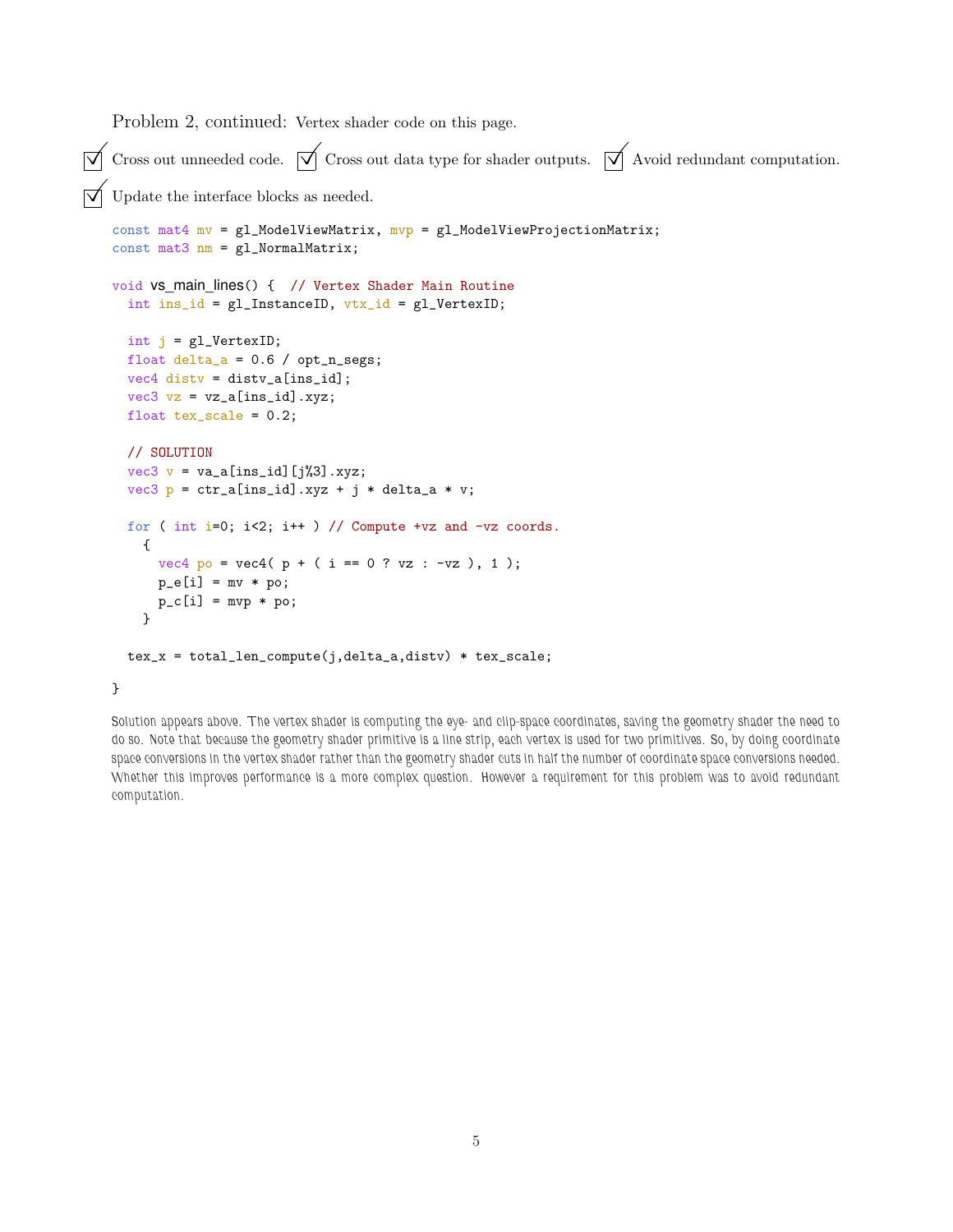Problem 2, continued: Geometry shader code on this page.

 $\overline{\sqrt{\ }}$  Cross out unneeded code.  $\overline{\sqrt{\ }}$  Cross out data type for shader outputs.  $\overline{\sqrt{\ }}$  Avoid redundant computation.  $\overrightarrow{\mathsf{V}}$  Update the interface blocks as needed. layout ( lines ) in; layout ( triangle\_strip, max\_vertices = 4 ) out; const mat4  $mv = g1$ \_ModelViewMatrix,  $mvp = g1$ \_ModelViewProjectionMatrix; const mat3 nm = gl\_NormalMatrix; void gs main lines() { // Geometry Shader Main Routine // SOLUTION  $int$   $ins_id = In[0].ins_id;$  $vec3$   $vz_e = \text{In[0].} p_e[0].xyz - \text{In[0].} p_e[1].xyz;$  $normal_e = normalize(cross( In[1].p_e[0].xyz-In[0].p_e[0].xyz, vz_e$ ); for ( int i=0; i<2; i++ ) { for ( int  $j=0$ ;  $j<2$ ;  $j++$  ) {  $tex_{exc} = vec2(In[i].tex_x,j);$  $gl_Position = In[i].p_c[j];$  $vertex_e = In[i].p_e[j];$ EmitVertex(); } } EndPrimitive(); }

Solution appears above. Notice that the geometry shader input consists of two vertices, In[0] and In[1]. The In[0] vertex corresponds to the vertex used to compute pprev on the host code. Notice how the loop nest avoids the need to duplicate code.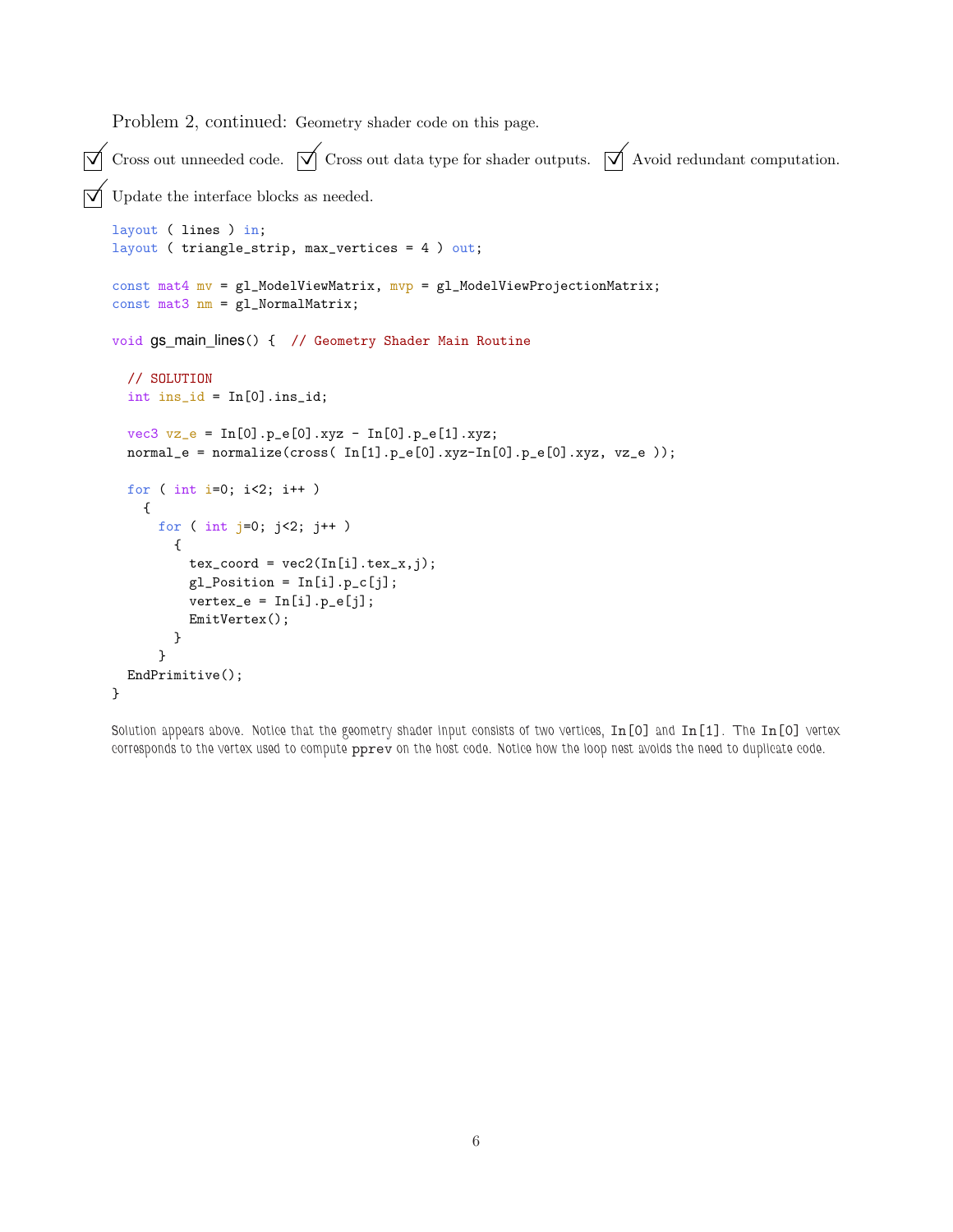Problem 3: [15 pts] Answer each CUDA question below.

(*a*) Both CUDA kernels below do the same thing, but one will execute much less efficiently. Explain why in terms of the minimum request size.

```
__global__ void kmain simple(float4 *d_in, float *d_out) {
  const int tid = threadIdx.x + blockIdx.x * blockDim.x;
  const int elt_per_thread = ( d_app.array_size + d_app.num_threads - 1 ) / d_app.num_threads;
  const int start = elt_per_thread * tid;
  const int stop = start + elt_per_thread;
  for ( int h=start; h<stop; h++ ) {
      float4 p = d_{in}[h];
      float sos = p.x * p.x + p.y * p.y + p.z * p.z + p.w * p.w;
      d_out[h] = sos;}
}
__global__ void kmain_efficient(float4 *d_in, float *d_out) {
  const int tid = threadIdx.x + blockIdx.x * blockDim.x;
  for ( int h=tid; h<d_app.array_size; h += d_app.num_threads ) {
      float4 p = d_{in}[h];
      float sos = p.x * p.x + p.y * p.y + p.z * p.z + p.w * p.w;
      d_{out}[h] = sos;}
}
```
 $\nabla$  Problem with inefficient kernel due to request size.

Each access d\_in[h] is to 16 bytes of data. Threads in a warp make such an access together. Assume that elt\_per\_thread = 200 and consider two consecutive threads in such an access with tid=10 and tid=11. The initial value of h for these threads will be 2000 and 2200. That means the starting address of the data access by these two threads differs by  $200 \times 16 = 3200$  bytes and so a request will have to be generated for each thread. Since the minimum request size for current NVIDIA devices is  $32\,\mathrm{B}$  only half of the request will be used.

What is the maximum request size that will avoid this inefficiency?  $\forall \forall$  Explain.

For the access to  $d_{in}[h]$  the maximum request size is  $16B$ , for the write to  $d_{out}[h]$  the maximum is  $4B$ , so overall the maximum is 4 B. This guarantees that every byte of every request will be used in the simple kernel above.

(*b*) A CUDA kernel is to run on a GPU with 8 SMs (MPs). Configuration A consists of 4 blocks of 32 threads each. Configuration B consists of 8 blocks of 16 threads each. Neither is very good. Explain how each one underutilizes the hardware on current NVIDIA GPUs.

Configuration A underutilizes hardware by . . .

... leaving four SMs idle. Since a block can't run on more than on SM at a time with 4 blocks and 8 SMs, at least 4 will be idle.

 $\triangledown$  Configuration B underutilizes hardware by ...

... leaving half of the warp unoccupied. Threads in an NVidia GPU are managed in units called warps, and the warp size up to now is 32. With less than 32 threads some functional units will go unused. The truth is even with 32 threads hardware will go unused since for Kepler (CC 3.x) up to Volta/Turing (CC 7.x) at least two and more often four warps per SM are needed to use all functional units (and often many more than that).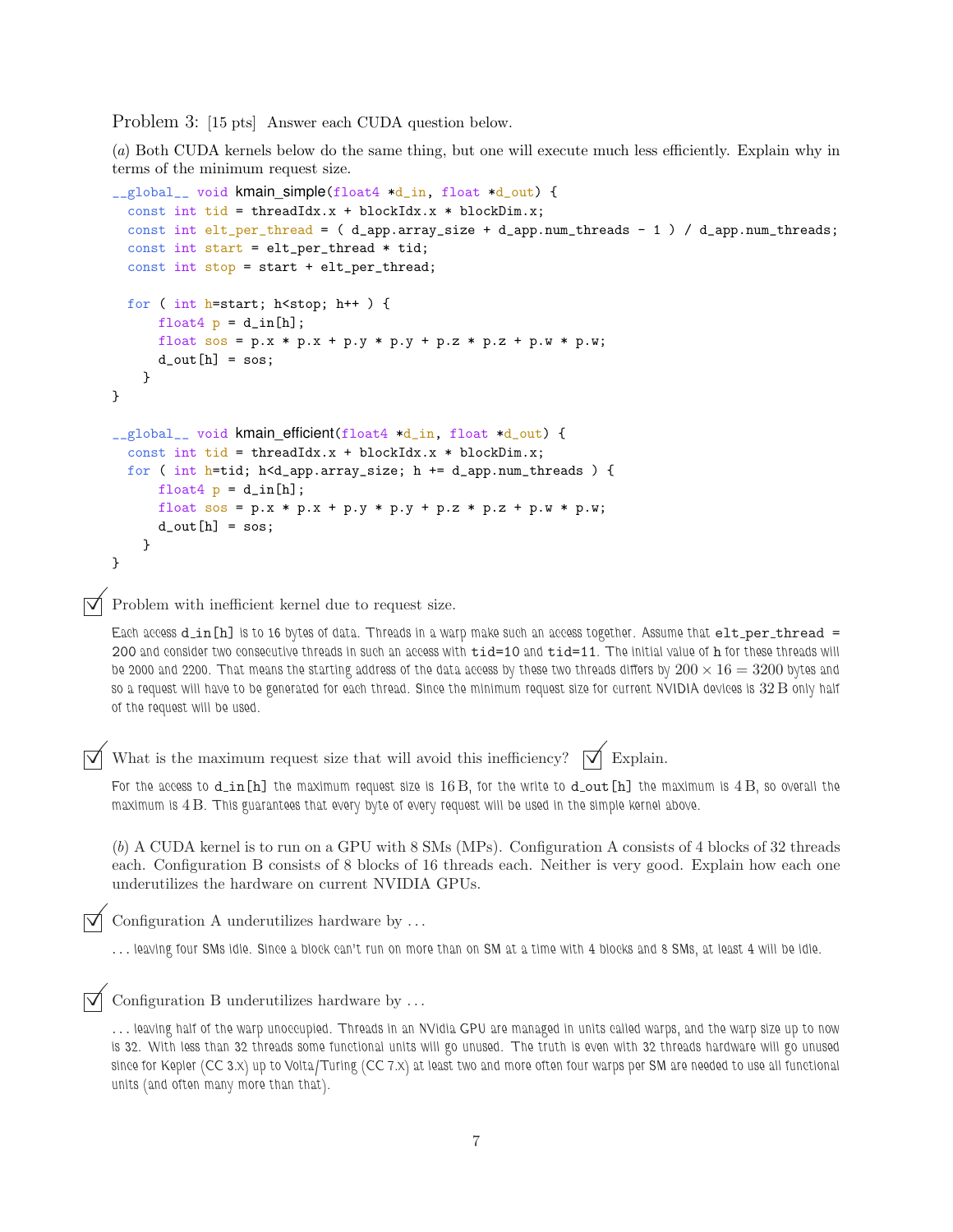Problem 4: [40 pts] Answer each question below.

(*a*) The screenshot below is the Homework 3 triangular spiral with 37 segments per spiral. Imagine a spiral with even more segments, say 1000.



With a large number of segments there will usually be a large computational load on both the vertex and fragment shaders. In one of these shaders the computational load can be considered wasted, depending on the eye location, even when the spiral is visible. In which shader is computation wasted, and why.



 $\forall$  Which shader wastes computation?  $\forall$  Why?

The fragment shader wastes computation because in a typical view, such as the one above, most fragments are discarded (since they are blocked from view by segments closer to the viewer).

Sketch two views in which the spiral is visible. In one the computational load is high and mostly wasted. In the other the computational load is lower and not wasted.

View with lower load and little waste.  $\forall$  View with high load and waste.

There will be little waste when spiral normal is aligned with the  $z$  axis. In such a view all or most fragments are visible (and there won't be many of them). There will be lots of waste when the spiral normal is orthogonal to  $z$ . In that case only one or two segments are visible, fragments for the rest of the segments are discarded.

NEED TO ADD SKETCH. If you are preparing for the 2019 final exam, ask for the sketch to be put in this solution. (Not the one you may have printed, the one on the Web site.)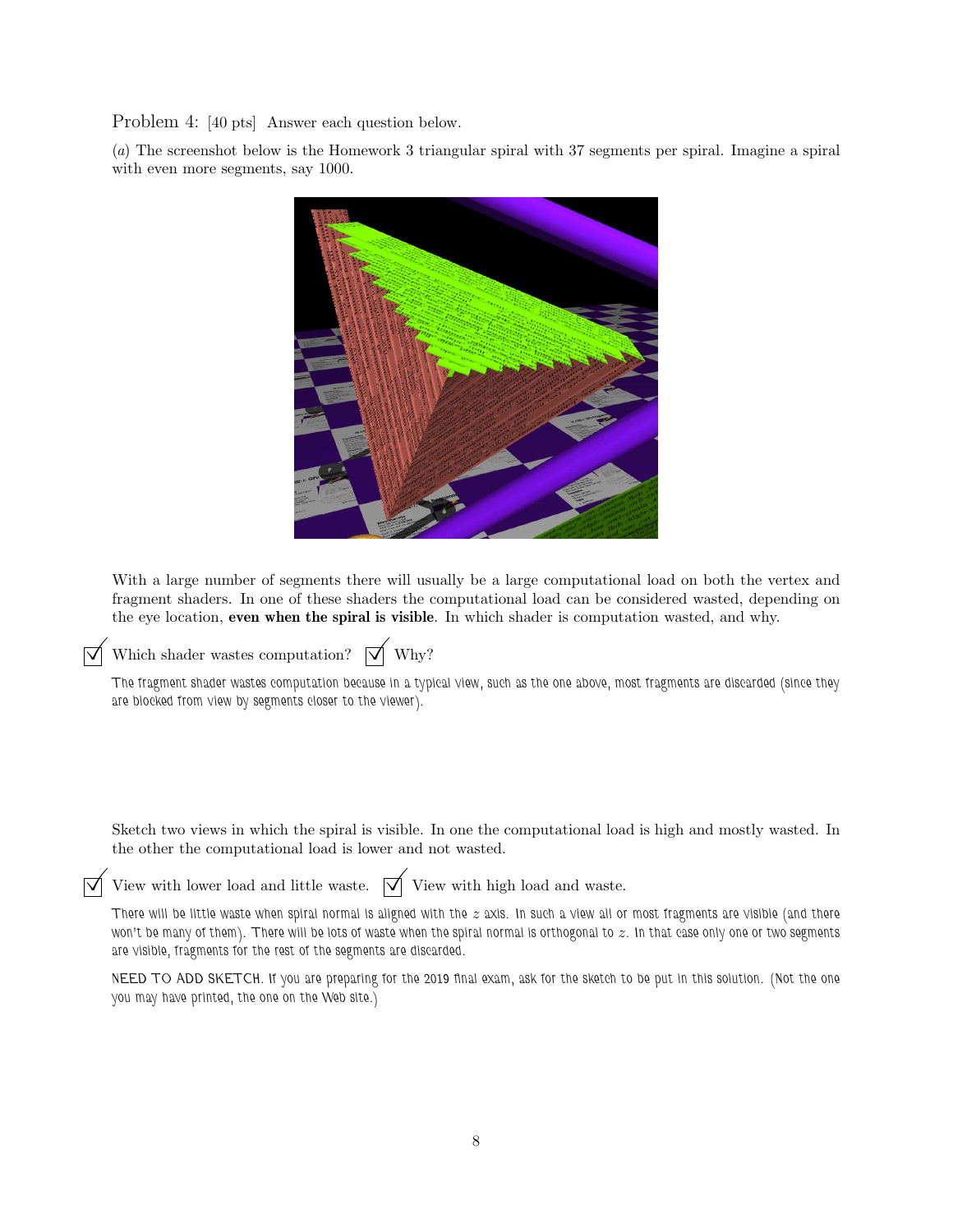(b) The OpenGL call glColor is used to specify a color, say purple glColor3f $(1,0,1)$ ;. In typical use is that the color that will be written to the frame buffer? Explain.

Are the arguments to glColor the exact color to be written to the frame buffer?  $\forall \forall$  Explain.

No. In typical use the value sent by calling glColor is used by the vertex shader to compute a lighted color. The fragment shader mixes the lighted color, actually a value interpolated from the lighted colors provided by all of the vertices making the primitive, with texture values. The result of that will be written to the frame buffer (if tests, such as the  $z$  test, pass).

(*c*) Describe the difference between the flat, noperspective, and smooth interpolation qualifiers.

 $\forall$  The flat qualifier's feature,  $\forall$  the noperspective qualifier's, feature,  $\forall$  the smooth qualifier's, feature.

Short Answer: flat, value is taken from the provoking vertex; noperspective, value is linearly interpolated between the vertices based on coordinates in clip space; smooth, value is linearly interpolated between the vertices based on coordinates in object space.

Explanation: The values provided to the fragment shader from variables declared using the flat qualifier will be the values written by the provoking (last) vertex of the primitive. For example, suppose color were declared flat vec4 color;, and the colors sent for the three vertices of a triangle were red, green, and blue. The triangle would be blue.

For both noperspective and smooth the value is interpolated linearly from the values provided for each vertex. With smooth the interpolation is based on object space coordinates, which is realistic but computationally expensive, while with noperspective the interpolation uses window space coordinates, which is easier to do but won't look right. Consider a line primitive with an attribute tex\_x. Suppose the value for first vertex is tex\_x=0 and for the second vertexi is tex\_x=1. For the declaration noperspective float tex x, a value of 0.5 would be find at the point halfway between the two vertices based on a distance measured from the monitor. (Don't do this at home, you might seratch your monitor.) For the declaration smooth float tex x the 0.5 value is halfway between the two vertices measured object space.

(*d*) Consider a rendering pass using triangles as the primitive. OpenGL (compatibily profile) allows one to specify a normal for each triangle vertex, but as we all know a triangle, geometrically, has just one normal. Why would one specify different normals for each vertex? Explain how such normals are chosen.

Why might one choose different normals for each vertex of a triangle?

 $\overrightarrow{\mathcal{A}}$  Give an example and describe how those normals are chosen.

Because the triangle is approximating a surface, so by providing the normal of that surface, rather than that of the triangle, lighting will be more realistic. For example, if the triangles are approximating a cylinder use the cylinder surface normal.